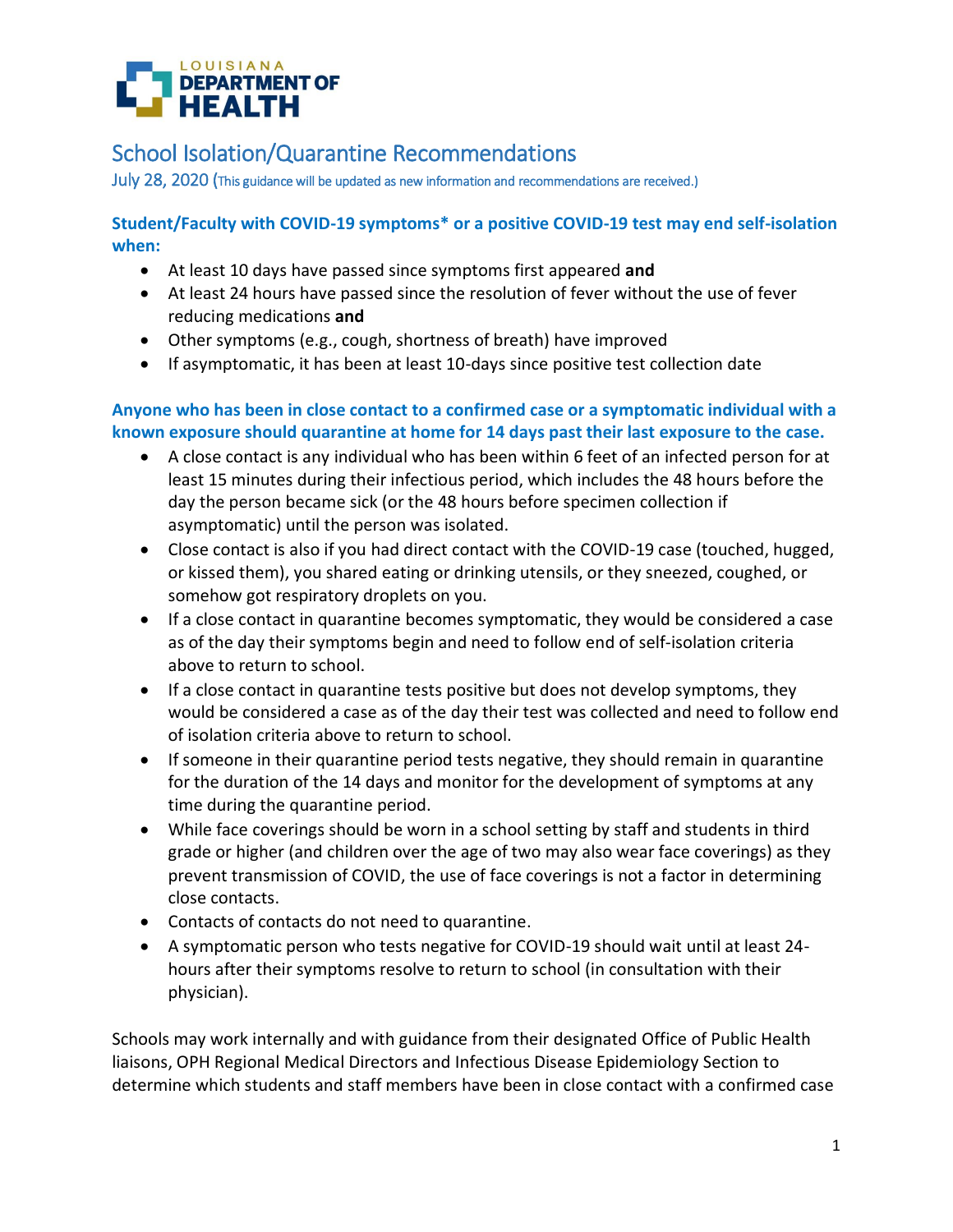

July 28, 2020 (This guidance will be updated as new information and recommendations are received.)

and recommend they quarantine. These students or staff should be notified directly that they are a close contact and should quarantine for 14 days. In addition, LDH Contact Tracing Team may interview the case and notify any named close household or community contacts of the need to quarantine.

If a courtesy notice is sent indicating that there is a positive case in a classroom or school, it should be clear that it is not to initiate quarantine but for awareness and so persons be alert for symptoms and can make modifications due to any personal risk factors.

# Example Scenarios

**1. An individual develops symptoms\* or tests positive, what does the individual need to do?** The individual with symptoms or positive test should isolate and follow guidance for ending self-isolation. The individual may return to school when the ending self-isolation criteria is met.

## **Who should be quarantined?**

Anyone who was within 6 feet for 15 minutes or more starting 2 days before symptoms developed, or 2 days before specimen collection if asymptomatic. All close contacts should quarantine for 14 days from their last exposure to the symptomatic individual. In order to minimize the number of students who need to quarantine, we recommend all students be assigned seats and be discouraged from changing seats over time. Teachers should try to maintain 6 ft or greater distance from pupils whenever able and minimize the amount of time spent in less than 6ft from any pupil.

Contacts of contacts do not need to quarantine unless the primary contact becomes positive or symptomatic during quarantine.

## **2. An individual's immediate family member is home on quarantine due to an exposure. This individual has been coming to school. Must that individual quarantine?**

No, contacts of contacts do not need to quarantine however they should follow social distancing at home with those in quarantine. They would not be subject to quarantine unless their immediate family member in quarantine developed symptoms or tested positive for COVID-19.

**If the quarantined family member later tests positive**, and the individual has been in close contact with them during the quarantine period, the individual must then be quarantined for 14-days past the last known exposure to the case as in Scenario #1.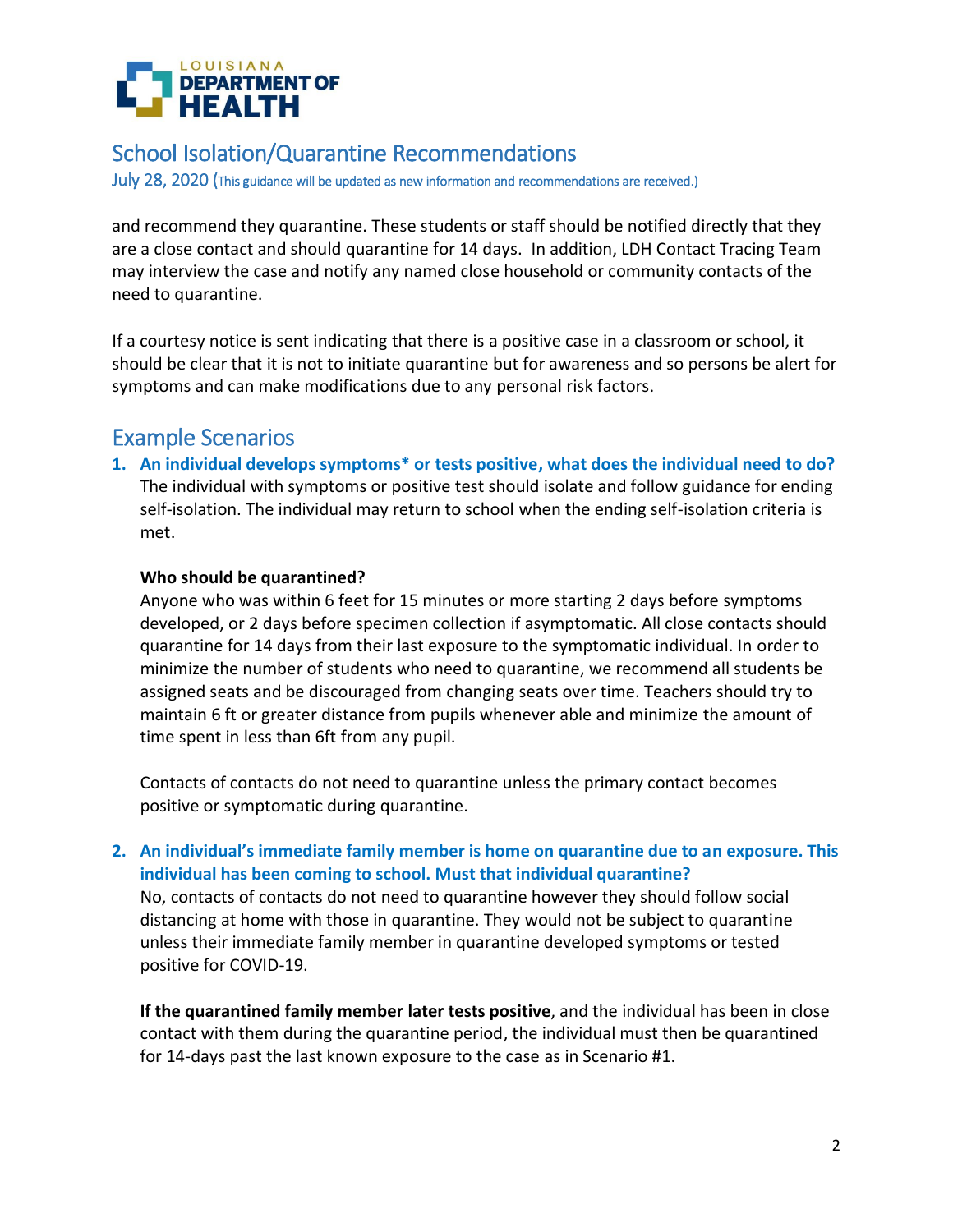

July 28, 2020 (This guidance will be updated as new information and recommendations are received.)

**3. A teacher who teaches multiple classes is exposed and needs to quarantine. Do all of the students they had contact with need to quarantine?**

No, contacts of contacts do not need to quarantine. However, if the teacher then becomes positive during her quarantine, then Scenario #1 should be followed.

If the teacher then tests positive or develops symptoms during the 14-day quarantine period, follow guidance for quarantining their close contacts.

## **4. Student stays home due to symptoms that developed overnight or over the weekend. Must teacher and other students quarantine?**

If the student tests positive or had a known exposure less than 14 days before their onset, and the student was at school anytime starting 48 hours before symptoms, then anyone who was a close contact from two days before onset until the student left school would need to quarantine for 14 days from the last date of exposure. If the student has symptoms but has not tested positive and did not have a known exposure, quarantining of close contacts is not necessary at that time.

If a courtesy notice is sent indicating that there is a positive case in a classroom or school, it should be clear that it is not to initiate quarantine but for awareness and so persons be alert for symptoms and can make modifications due to any personal risk factors.

## **5. How many positives or quarantined individuals should be allowed in a class before we put the entire class on virtual learning?**

If anyone tests positive or has COVID symptoms and 6 feet physical distancing is not possible, anyone who was within 6 feet for 15 minutes or more would need to quarantine.

If two or more people test positive or have COVID symptoms within 14 days of each other, move the entire class to virtual learning until 14 days past the last day a symptomatic person was in class.

To prevent needing to move an entire class to virtual learning, seats should be assigned and maintained to limit the number of students who would potentially be exposed to a case in the class and need to quarantine.

## **6. How many students can we allow to be positive or on quarantine before we put the entire school on virtual learning?**

The school may decide to move an entire school to virtual learning if the number of staff in isolation or quarantine hinders the operation of in-person learning. OPH designated liaisons, Regional Medical Director, and Infectious Disease Epidemiology Section can provide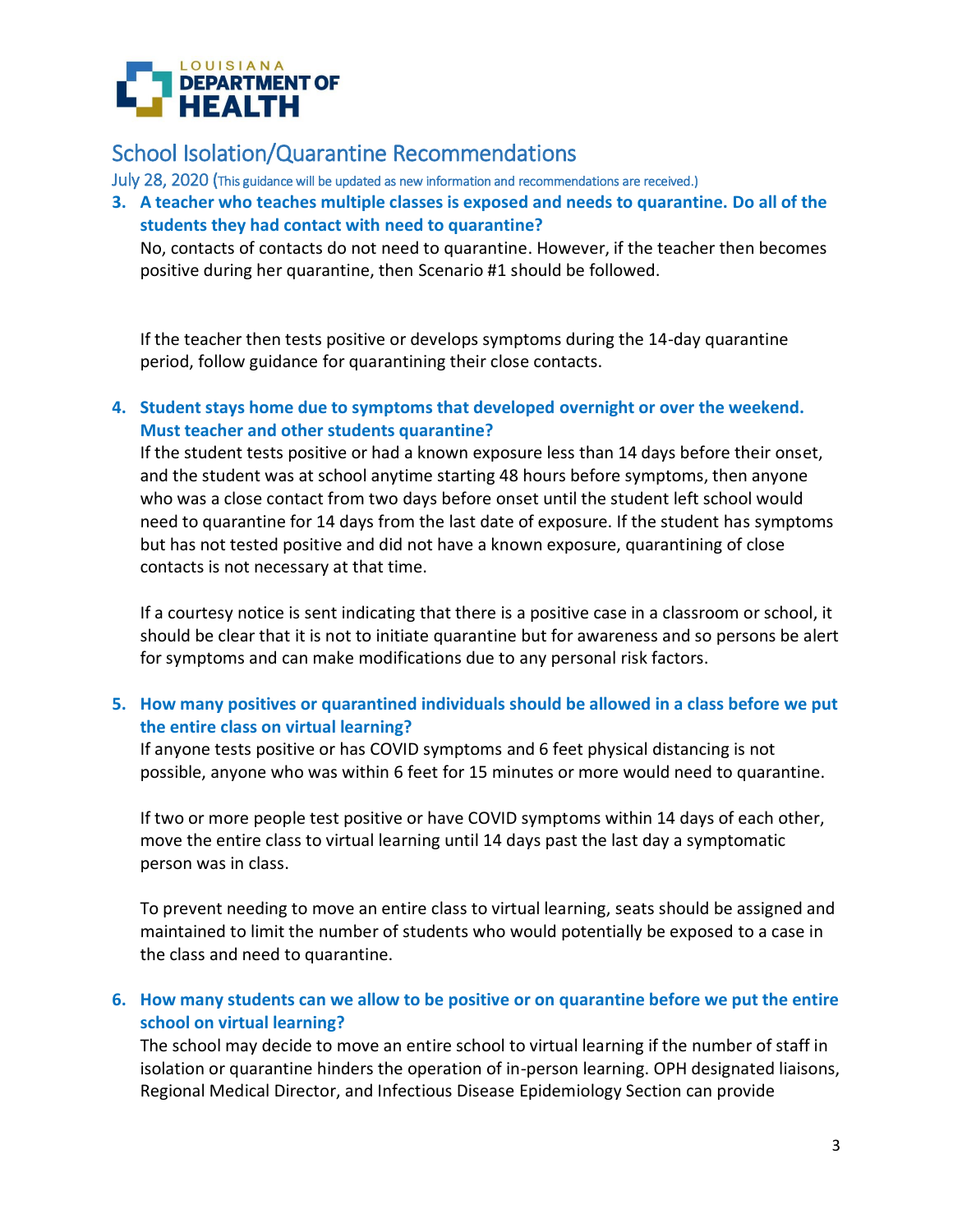

July 28, 2020 (This guidance will be updated as new information and recommendations are received.) guidance on a case by case basis. Factors to consider are adequate staffing, number of classrooms affected, and age groups affected.

#### **7. When may a student or teacher who was exposed and on quarantine return to school?**

Quarantine is for 14 days from the last date of exposure. If they become symptomatic, they would be considered a case and need to follow end of isolation criteria to return to school.

Can testing be used to shorten the quarantine period? No, testing cannot be used to decrease the quarantine period.

**8. How long does a student or employee/teacher need to quarantine if they have a positive COVID-19 case in their household?**

The student/employee/teacher would need to quarantine for 14 days past their last exposure to the household member. This may be 14 days starting from when the case has ended their isolation period if they are not able to safely isolate from the positive household member.

## **9. Do we require a negative test before a student or employee who has been exposed or positive is allowed to return?**

- a. COVID case: No, nearly all COVID-19 patients should follow the end of isolation criteria above. Testing to determine end of isolation is no longer recommended except for persons who are severely immunocompromised in consultation with an infectious disease expert.
- b. COVID quarantine: Quarantine is for 14 days from the last date of exposure. If someone in their quarantine period tests negative, they need to remain in quarantine for the duration of the 14 days as they may develop symptoms at any time during the quarantine period.

### **10. A student on a bus tests positive. Who do we quarantine?**

Anyone who was within 6 feet for 15 minutes or more starting 2 days before symptoms developed, or 2 days before specimen collection if asymptomatic, should quarantine for 14 days from their last exposure to the positive individual.

Here again, consideration for assigned seats should be made to make it easier to identify individuals who need to quarantine.

#### **11. If a student on a bus tests positive, is the bus driver quarantined?**

If the bus driver was within 6 feet for 15 minutes or more starting 2 days before symptoms developed, or 2 days before specimen collection if asymptomatic, then the bus driver would